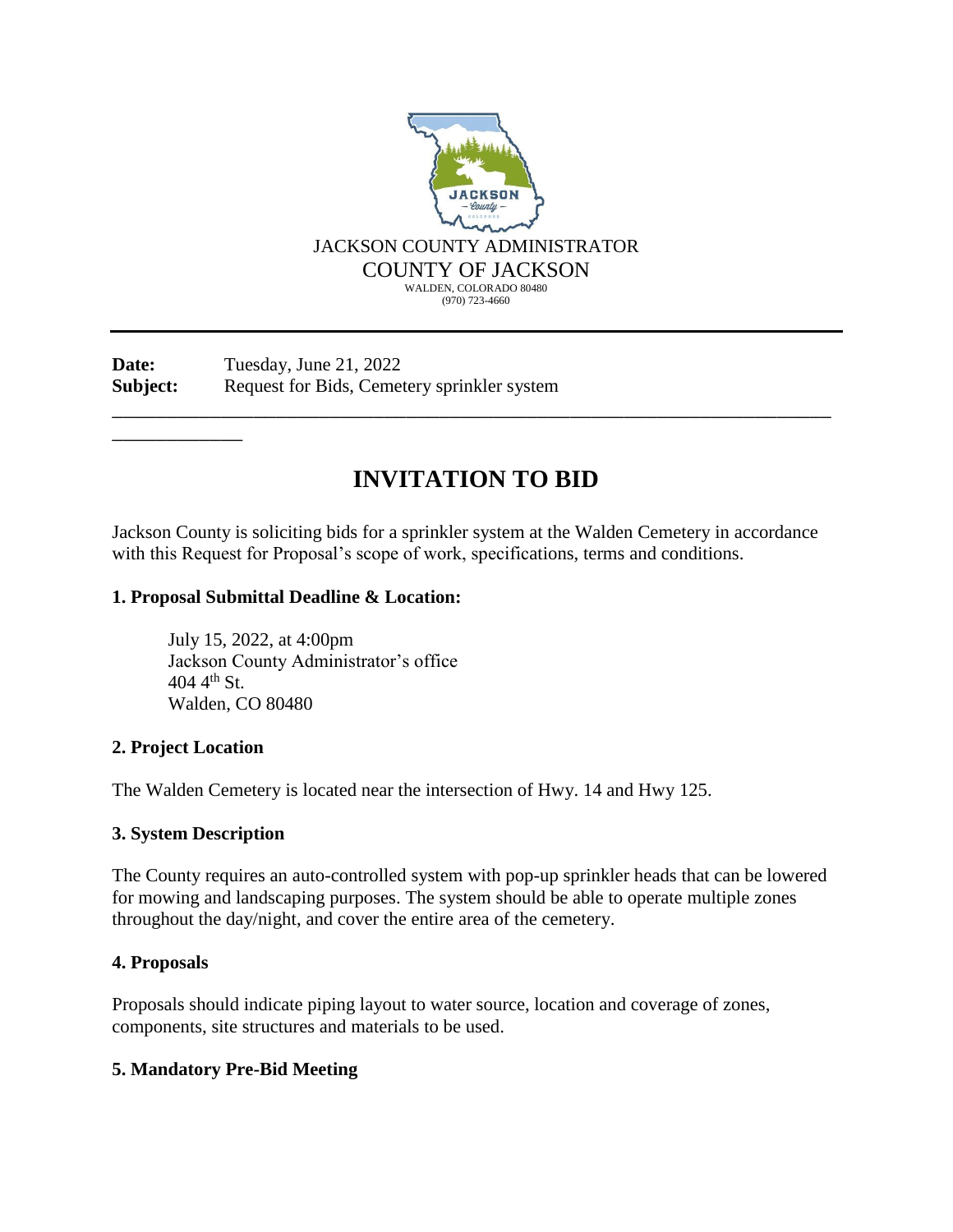A **mandatory** on-site, pre-bid meeting is scheduled for Friday, July 1, 2022, at 1:00pm.

# **6. Site Examination**

The Contractor shall verify location of existing utilities, verify required utilities are available in the proper location and ready for use, and verify the water source connection is properly located and ready for use.

## **7. Insurance**

The Contractor agrees to carry and maintain the minimum coverage of insurance as listed below until final completion and acceptance of the Contractor's work by the Owner. Certificates of insurance shall be furnished to the County Administrator to demonstrate that such coverage remains in full force and effect.

# COMPREHENSIVE GENERAL LIABILITY: Bodily Injury and Property Damage

Limits: \$1,000,000 - Bodily Injury Coverage:

Premises/Operations, Broad Form Property Damage and Blanket Contractual

\$1,000,000 – Property Damage Or \$1,000,000 – Combined Single Limit

# COMPREHENSIVE AUTO LIABILITY:

Limits: \$500,000 – Bodily Injury Coverage: \$500,000 – Property Damage Owned, Hired, Non-owned Or \$500,000 – Combined Single Limit

## WORKMEN'S COMPENSATION:

Statutory Limits – In conformance with the Laws of the State of Colorado